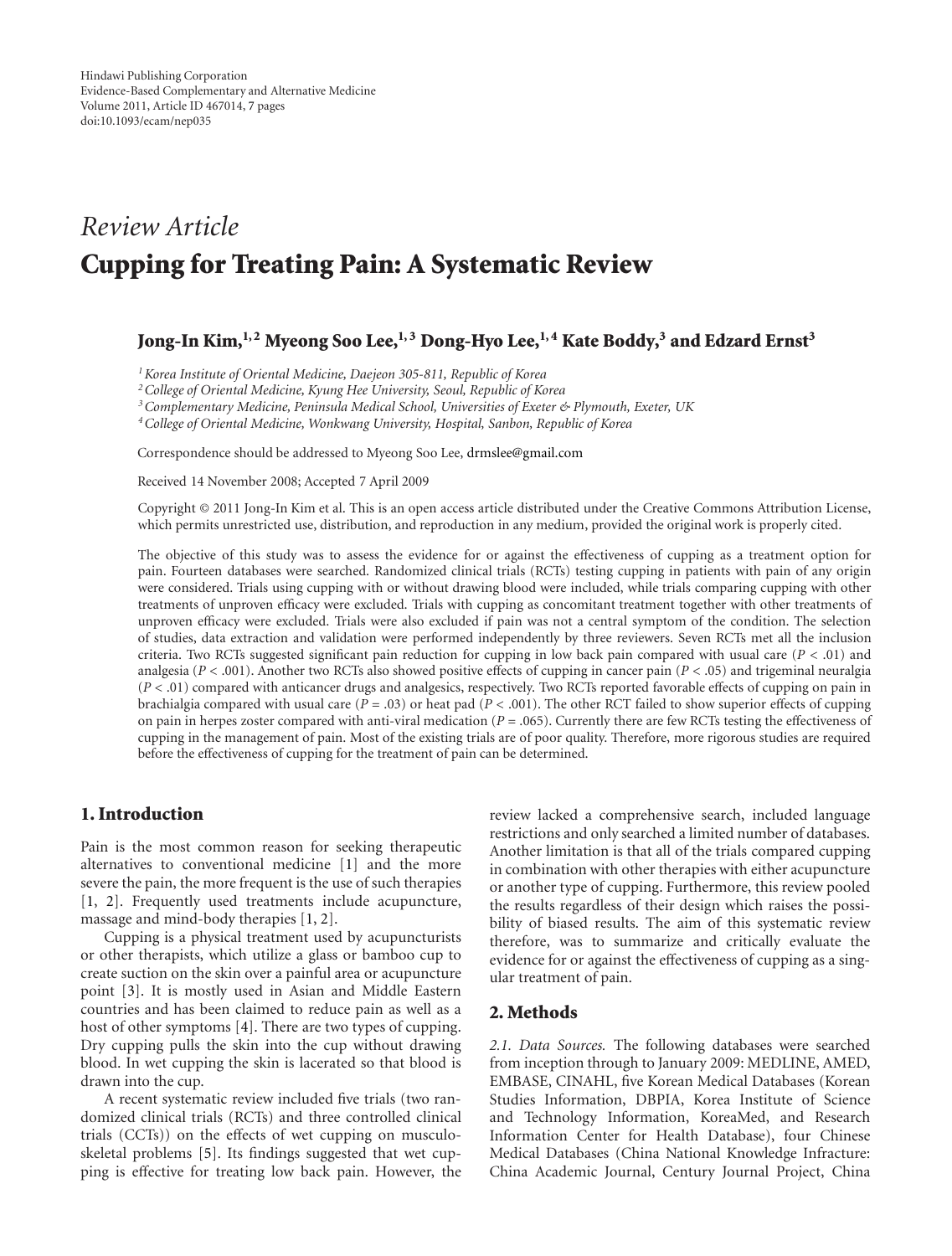Doctor/Master Dissertation Full Text DB and China Proceedings Conference Full Text DB) and The Cochrane Library 2008, Issue 4. The search terms used were based on two concepts. First concept included terms for cupping and the other concept included terms for pain. The two concepts were combined using the Boolean operator AND. In the English databases it was unnecessary to use synonyms for cupping as the only term used to describe this therapy is cupping. The term "cupping" would also capture dry cupping, wet cupping, cupping therapy, and so forth. Korean and Chinese terms for cupping and pain were used in the Korean and Chinese databases. We also performed electronic searches of relevant journals (FACT (Focus on Alternative and Complementary Therapies), and Research in Complementary Medicine (Forschende Komplementarmedizin) up to January 2009). Reference lists of all obtained papers were searched in addition. Furthermore, our own personal files were manually searched. Hardcopies of all articles were obtained and read in full.

*2.2. Study Selection.* RCTs testing cupping with or without drawing blood as sole or adjunctive treatment, in patients of either sex or any age diagnosed as having any type of pain and assessing clinically relevant outcomes, were included. The RCTs were included whether placebo controlled or controlled against another active treatment or no treatment. Cupping was defined as pulling the skin into the cup with or without drawing blood for therapeutic. Trials with designs that did not allow an evaluation of efficacy of the test intervention (e.g., by using treatments of unproven efficacy in the control group or comparing two different forms of cupping) were excluded. Trials with cupping as concomitant treatment together with other treatments of unproven efficacy were excluded. Trials published in the forms of dissertation and abstract were included. No language restrictions were imposed.

*2.3. Data Extraction and Quality Assessment.* Hard copies of all articles were obtained and read in full. All articles were read by three independent reviewers (J.-I. K., M . S. L. and D.-H. L.) and data from the articles were validated and extracted according to pre-defined criteria (Table [1\)](#page-2-0). No language limitations were imposed.

Risk of bias was assessed using the Cochrane classification in four criteria: randomization, blinding, withdrawals and allocation concealment [\[6](#page-6-5)]. Considering that it is very hard to blind therapists to the use of cupping, we assessed patient and assessor blinding separately. We admitted assessor blinding if pain was assessed by another person (not the patient himself) who did not know the group assignment. Disagreements were resolved by discussion among the three reviewers (J.-I. K., M. S. L. and D.-H. L.). There were no disagreements among the three reviewers about risk of biases.

*2.4. Data Synthesis.* The mean change of outcome measures compared to baseline was used to assess the differences between the intervention groups and the control groups. The mean difference (MD) and 95% confidence intervals (CIs) were calculated using the Cochrane Collaboration's software (Review Manager version 5.0 for Windows, Copenhagen: The Nordic Cochrane Center) for continuous data. For studies with insufficient information, we contacted the primary authors to acquire and verify data where possible. The  $\chi^2$  test was used for statistical analysis for trials which reported response rate (RR) using dBSTAT program [\(http://www.dbstat.com/\)](http://www.dbstat.com/).

#### **3. Results**

*3.1. Study Description.* The literature searches revealed 285 articles, of which 278 studies had to be excluded (Figure [1\)](#page-5-0). One hundred and eighty five articles were excluded after retrieving full text and their reasons. Seven RCTs met our inclusion criteria and their key data are listed in Tables [1](#page-2-0) and [2](#page-4-0) [\[7](#page-6-6)[–13](#page-6-7)]. One of the included RCTs originated from Iran [\[10\]](#page-6-8), four RCTs from China [\[7](#page-6-6)[–9,](#page-6-9) [13\]](#page-6-7) and two RCTs from Germany [\[11](#page-6-10), [12\]](#page-6-11). All of the included trials adopted a twoarmed parallel group design. The treated conditions were low back pain [\[8](#page-6-12), [10\]](#page-6-8) cancer pain [\[7\]](#page-6-6), trigeminal neuralgia [\[9](#page-6-9)], Brachialgia paraesthetica nocturna (BPN) [\[11,](#page-6-10) [12\]](#page-6-11) and herpes zoster [\[13](#page-6-7)]. The subjective outcome measures were the McGill Pain Questionnaire [\[10](#page-6-8)], 100 mm visual analogue scales [\[8,](#page-6-12) [10](#page-6-8), [12\]](#page-6-11), response rate [\[7](#page-6-6)[–9,](#page-6-9) [13\]](#page-6-7) and Likert scales [\[11\]](#page-6-10). Five trials employed wet cupping [\[9](#page-6-9)[–13](#page-6-7)] and two with dry cupping [\[7,](#page-6-6) [8\]](#page-6-12). The number of treatment sessions ranged from one to about nine, with a duration of 5–20 min per session. The rationale for the selection of cupping points was stated in three RCTs to be according to traditional Chinese medicine (TCM) theory [\[7](#page-6-6), [8](#page-6-12)], clinical experience of expert [\[9](#page-6-9)], empirical date [\[11](#page-6-10), [12](#page-6-11)] or to classical TCM textbook [\[13\]](#page-6-7). One RCT followed traditional Iranian Medicine [\[10\]](#page-6-8). We contacted the authors for further information about an RCT identified in our searches which was published as proceeding paper [\[12\]](#page-6-11).

*3.2. Study Quality.* Four RCTs employed the methods of randomization [\[7,](#page-6-6) [8,](#page-6-12) [10,](#page-6-8) [11](#page-6-10)] but none adopted both assessor and subject blinding. Assessor blinding was judged to have been achieved in one [\[12\]](#page-6-11) of the RCTs and three used allocation concealment [\[10](#page-6-8)[–12\]](#page-6-11). Sufficient details of dropouts and withdrawals were described in two RCTs [\[10,](#page-6-8) [11\]](#page-6-10).

*3.3. Outcomes.* One RCT [\[7](#page-6-6)] compared the effects of dry cupping on cancer pain with conventional drug therapy and reported favorable effects for cupping after 3-day intervention (RR, 67% versus 43%, *P <* .05). Another RCT [\[8\]](#page-6-12) compared dry cupping with nonsteroidal antiinflammatory drugs in nonspecific low back pain and suggested a significant difference in pain relief on VAS after treatment duration (MD, 22.8 of 100 mm VAS; 95% CI, 11.4– 34.2, *P <* .001). The third RCT [\[9](#page-6-9)] suggested that wet cupping reduced pain compared with analgesics in acute trigeminal neuralgia after the intervention period (RR, 93% versus 47%, *P* < .01). The fourth RCT [\[10\]](#page-6-8) tested wet cupping plus usual care for pain reduction compared with usual care in nonspecific low back pain and suggested significant differences in pain relief (McGill Pain Questionnaire) at 3 months after three treatment sessions (MD, 2.2 of 6 points present pain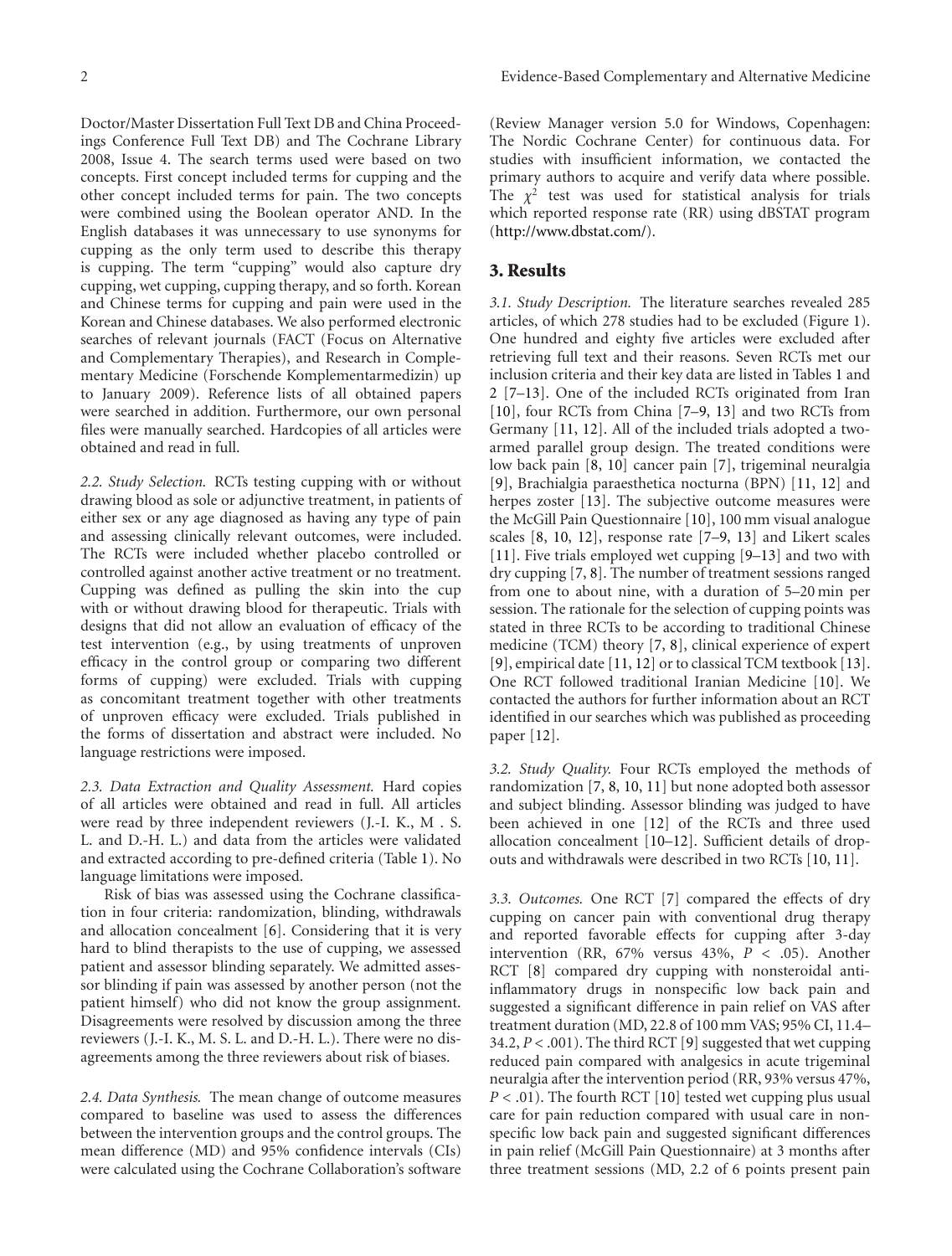| First author (year)<br>(ref.), Country | Sample size condition/<br>disease duration                     | Intervention<br>(regimen)                                                                                                             | Control (regimen)                                                                                                                 | session<br>Total | Pain related main<br>outcome                                                                                                 | Main results                                                                                                                                         | Measurement time Risk of bias                                                 |                    |
|----------------------------------------|----------------------------------------------------------------|---------------------------------------------------------------------------------------------------------------------------------------|-----------------------------------------------------------------------------------------------------------------------------------|------------------|------------------------------------------------------------------------------------------------------------------------------|------------------------------------------------------------------------------------------------------------------------------------------------------|-------------------------------------------------------------------------------|--------------------|
| Huang (2006) [7],<br>China             | 60/cancer pain/<br>$5-17$ months                               | repeat + maintain:<br>$10-15$ min, once a<br>day for 3 days, $n =$<br>(maintain: 5 min,<br>(A) Dry-cupping<br>30), plus none          | daily for 3 days, $n =$<br>tablets, three times<br>Paracetamol, two<br>Propoxyphene<br>Napsylate and<br>(B) Opioid                | 3                | (2) Pain free duration $\text{ range } 3-8$ ); B (mean<br>(1) Response rate (%<br>reduction of pain ≥<br>70%)<br>$\hat{\Xi}$ | $(1)$ A $(28/30, 67\%)$ ;<br>$(2)$ A (mean 5.06,<br>3.65, range 2-6),<br>B (13/30, 43%),<br>$P = .001$<br>P < .05                                    | Baseline: before<br>Post: after final<br>intervention<br>intervention         | (Y, U, U, U, U)    |
| Hong (2006) [8],<br>China              | low back pain/1 week to<br>70/non-specific<br>3.1 years        | 5 min, 1/2 days for<br>(moving cupping,<br>$(A)$ Dry cupping<br>11 days, $n = 37$ ),<br>plus none                                     | daily for 12 days, $n =$<br>0.15 g, three times<br>Dexibuprofen,<br>(B) NSAID <sub>s</sub><br>33)                                 | $\circ$          | $(2)$ Response rate $(%$<br>change of VAS $\geq$<br>$(1)$ Pain on VAS<br>$(100 \text{ mm})$<br>80%)                          | .0001 in favor of $(A)$<br>$(2)$ A $(21/37, 57\%)$ ;<br>(1) Mean difference<br>$11.4 - 34.2$ , $P <$<br>B (9/33, 27%),<br>22.8 (95% CI,<br>$P = .03$ | Baseline: before<br>Post: after final<br>intervention<br>intervention         | (X, Y, U, U, U, U) |
| Zhang (1997) [9],<br>China             | neuralgia/6 days to 4<br>45/acute trigeminal<br>years          | once every other day<br>(15 min, once a day<br>for 6 days and then<br>$n = 30$ ), plus none<br>for three sessions,<br>(A) Wet-cupping | (AP-237 50 mg (IM,<br>three times daily for<br>only first day) and<br>then 60 mg (oral,<br>12 days), $n = 15$ )<br>(B) Analgesics | 9                | Response rate                                                                                                                | A (28/30, 93%);<br>$B(7/15, 47\%)$ ,<br>$P = .002$                                                                                                   | Baseline: before<br>Post: after final<br>intervention<br>intervention         | (Y, U, U, U, U, U) |
| Iran                                   | back pain/24 weeks<br>Farhadi (2009) [10], 98/non-specific low | (20 min, three stage,<br>(A) Wet-cupping<br>$n = 48$ ), plus (B)<br>3 days intervals,                                                 | (B) Usual care<br>$(n = 50)$                                                                                                      | 3                | (6-point Likert scale)<br>PPI of the MPQ                                                                                     | Mean difference 2.2<br>$1.7-2.6$ , $P < 01$ in<br>points (95% CI,<br>favor of $(A)$                                                                  | Baseline: before start<br>Post: 3 months after<br>final intervention<br>trial | (X, Y, Y, U, U, Y) |

<span id="page-2-0"></span>TABLE 1: Summary of randomized clinical trials of cupping for pain conditions. Table 1: Summary of randomized clinical trials of cupping for pain conditions.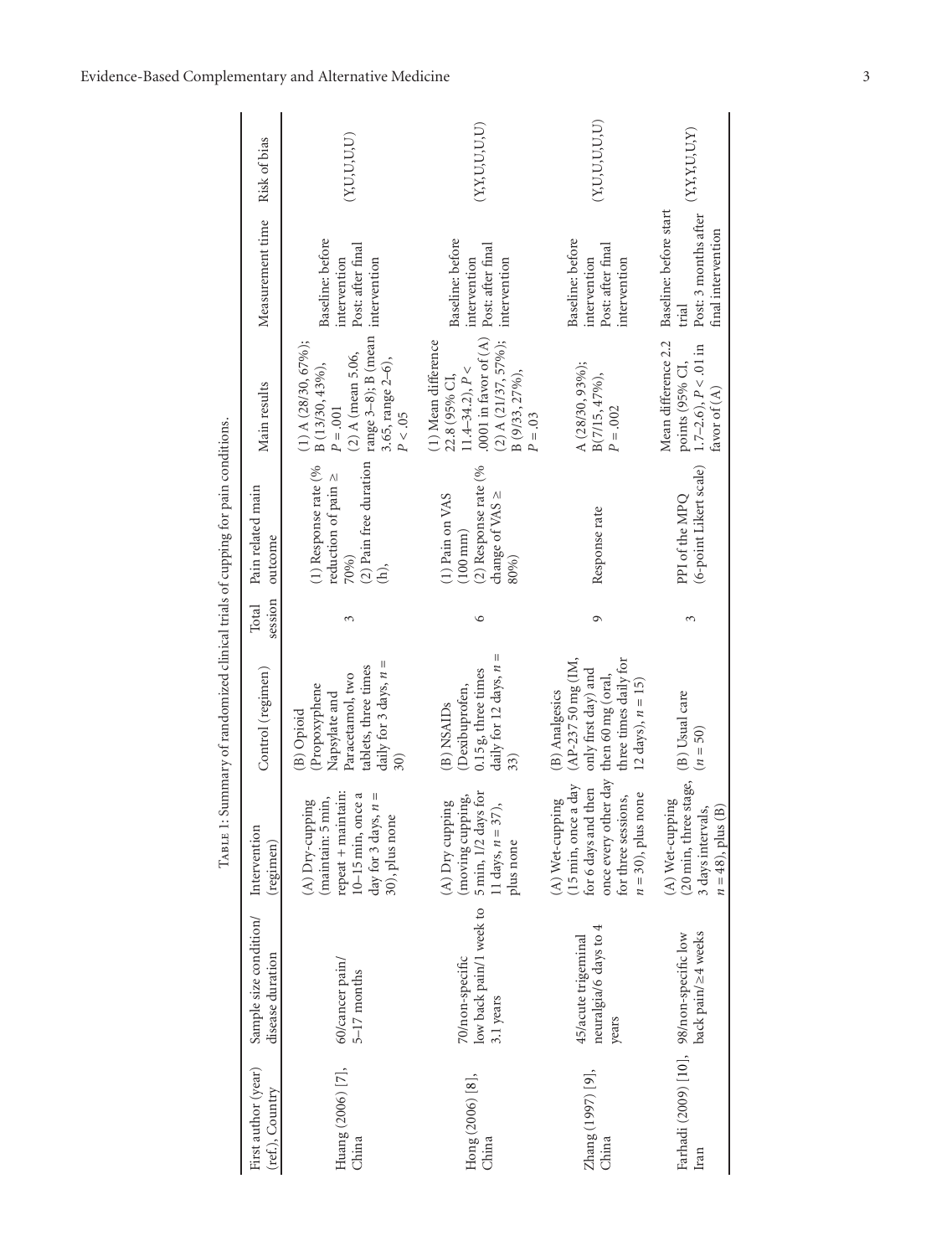| First author (year)<br>(ref.), Country            | Sample size condition/<br>disease duration                                                                                                                                                                                                                                                                                                                                                                                                                                                                             | Intervention<br>(regimen)                                                        | Control (regimen)                                                                                                                                    | session<br>Total | Pain related main<br>outcome                                                                    | Main results                                                                                                                                               | Measurement time                                                                                        | Risk of bias       |
|---------------------------------------------------|------------------------------------------------------------------------------------------------------------------------------------------------------------------------------------------------------------------------------------------------------------------------------------------------------------------------------------------------------------------------------------------------------------------------------------------------------------------------------------------------------------------------|----------------------------------------------------------------------------------|------------------------------------------------------------------------------------------------------------------------------------------------------|------------------|-------------------------------------------------------------------------------------------------|------------------------------------------------------------------------------------------------------------------------------------------------------------|---------------------------------------------------------------------------------------------------------|--------------------|
| Lüdtke $(2006)$ [11], $20/BPM/n.r$ .<br>Germany   |                                                                                                                                                                                                                                                                                                                                                                                                                                                                                                                        | $(10 \text{ min}, \text{ once}, n =$<br>(A) Wet-cupping<br>10), plus (B)         | musicotherapy, $n =$<br>psychological care,<br>physiotherapies,<br>(B) Usual care<br>analgesics,<br>$\widehat{=}$                                    |                  | Score (NAS, 10-point<br>Pain in Brachialgia<br>Likert scale)                                    | (95% CI, 0.13–3.07), score (days 1–7)<br>$P = .03$ in favor of Post: mean 7 dai<br>Mean difference 1.6<br>$\widehat{\mathcal{E}}$                          | post-treatment score<br>days pre-treatment<br>Post: mean 7 daily<br>Baseline: mean 7<br>$(days 9 - 15)$ | (A, A, A, U, U, A) |
| Michalsen (2007)<br>$[12]$ <sup>a</sup> , Germany | 52/BPN/n.r.                                                                                                                                                                                                                                                                                                                                                                                                                                                                                                            | $(10 \text{ min}, \text{ once}, n =$<br>(A) Wet-cupping<br>26), plus (B)         | (B) Heat pad<br>$(n = 26)$                                                                                                                           |                  | Neck pain (100 mm<br>$(100 \text{ mm VAS})$ $(2)$<br>Brachialgia Score<br>$(1)$ Pain in<br>VAS) | Mean difference 12.6<br>$10.5-35.3$ ), $P < .001$<br>(1) Mean difference<br>$(95\%$ CI, 6.4-18.8),<br>in favor of $(A)$ $(2)$<br>22.9 (95% CI,<br>P < .001 | Post: 7 day after<br>pre-treatment<br>treatment<br>Baseline:                                            | (Y, Y, U, U, Y, Y) |
| Xu (2004) [13],<br>China                          | 80/Herpes zoster/<br>$1 - 3$ days                                                                                                                                                                                                                                                                                                                                                                                                                                                                                      | (15 min, once a day<br>(40),<br>(A) Wet-cupping<br>for 7 days, $n =$<br>plus (B) | 5% DW 250 ml (IV),<br>plus Aciclovir cream<br>(external use), two<br>(Aciclovir $0.5 g +$<br>times daily for 7<br>(B) Anti viral<br>days, $n = 40$ ) | $\overline{ }$   | Response rate (%<br>degree of pain ≥<br>60%)                                                    | $\mathsf{I}$<br>40/40, 100%); B<br>$(35/40, 88\%), P$<br>.065                                                                                              | Baseline: before<br>Post: after final<br>intervention<br>intervention                                   | (Y, U, U, U, U, U) |
| scale.                                            | Risk of bias (randomization, randomization method, drop-out or withdraw, patient blind, asessor blind, allocation concealment). Y: low risk of bias; U: undear; N: high risk of bias; BPN: Brachialgia paraesthetica<br>nocturna; MPQ: McGill Pain Questionnaire; NAS: Numeric Analogue Scale; n.r.: not reported; NS: not significant; NSAID: non-steroidal anti-inflammatory drug; PPI: Present Pain Intensity; VAS: Visual analogue<br>aThe authors were contacted and details were based on information from them. |                                                                                  |                                                                                                                                                      |                  |                                                                                                 |                                                                                                                                                            |                                                                                                         |                    |

TABLE 1: Continued. TABLE 1: Continued.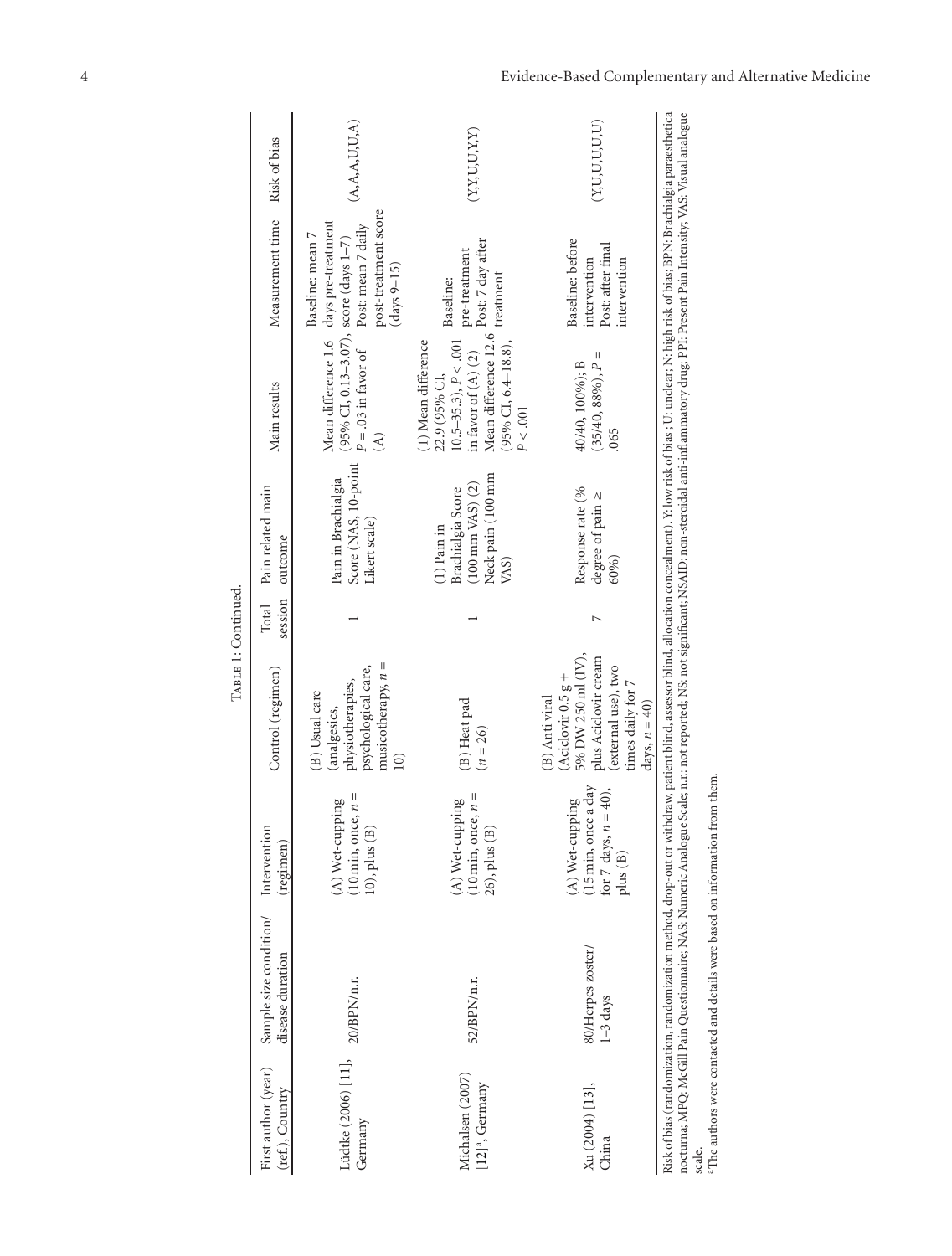| First author (year)<br>(ref.)           | Conditions                                                                                    | Cupping point                                                                                                                                                                                                                        | Rationales                                  | Adverse effects             |
|-----------------------------------------|-----------------------------------------------------------------------------------------------|--------------------------------------------------------------------------------------------------------------------------------------------------------------------------------------------------------------------------------------|---------------------------------------------|-----------------------------|
| Huang (2006) [7]                        | Cancer pain                                                                                   | Liver cancer: ST36, SP6 or LR14, BL18<br>Lung cancer: BL13, CV17 or BL15<br>Large intestine cancer: CV8, BL25 or<br>ST36 Bone Metastases: BL23, ST36, SP6<br>or Asihyeol (unfixed point)<br>Gastric cancer: CV8, BL21, and so forth. | TCM theory                                  | n.r.                        |
| Hong $(2006)$ [8]                       | Low back pain                                                                                 | Bladder Meridian (BL12-BL27)                                                                                                                                                                                                         | TCM theory                                  | $n.r.(-)$                   |
| Zhang (1997) [9]                        | Acute trigeminal<br>neuralgia                                                                 | GV14, BL13 (bilateral)                                                                                                                                                                                                               | Experience of veteran<br><b>TCM</b> doctors | n.r.                        |
| Farhadi (2008) [10]                     | Low back pain                                                                                 | Day 0: Between the two scapulas,<br>opposite to T1-T3 Scapular spine<br>Day 3: The sacrum area, between the<br>lumbar vertebrae and the coccyx bone<br>Day 6: The calf area, in the middle surface<br>of gastrocnemius muscle        | Traditional Iranian<br>medicine             | Vaso-vagal<br>shock $(n=3)$ |
| Ludtke (2006) [11]                      | Brachialgia paraesthetica<br>nocturna                                                         | The skin at the shoulder triangle (over<br>the Musculus trapezius)                                                                                                                                                                   | Empirical data                              | None                        |
| Michalsen (2007)<br>$[12]$ <sup>a</sup> | Brachialgia paraesthetica<br>nocturna (neurologically<br>confirmed carpel tunnel<br>syndrome) | The skin at the shoulder triangle (over<br>the Musculus trapezius)                                                                                                                                                                   | Empirical data                              | n.r.                        |
| Xu (2004) [13]                          | Herpes zoster                                                                                 | Lesion (the surface of vesicle or erythema<br>and painful place)                                                                                                                                                                     | TCM theory                                  | n.r.                        |

<span id="page-4-0"></span>Table 2: Summary of treatment points, their rationales and adverse events.

TCM: Traditional Chinese medicine, n.r.: not reported.

<sup>a</sup>The authors were contacted and details were based on information from them.

intensity; 95% CI, 1.7–2.6, *P <* .01). The fifth RCT [\[11](#page-6-10)] reported that one session of wet cupping plus usual care significantly reduced pain during a week compared with usual care alone in patients with BPN (MD, 1.6 of 10 points score, 95% CI, 0.13–3.07, *P* = .03). The sixth RCT [\[12](#page-6-11)] showed favorable effects of one session of wet cupping on pain reduction compared with a heat pad in patients with BPN at 7 days after treatment (MD, 22.9, 100 mm VAS; 95% CI, 10.5–35.3, *P <* .001). A further RCT [\[13](#page-6-7)] of wet cupping plus conventional drugs on pain reduction compared with conventional drugs alone in patients with herpes zoster failed to show favorable effects of wet cupping after interventions (RR, 100% versus 88%, *P* = .065).

## **4. Discussion**

Few rigorous trials have tested the effects of cupping on pain. The evidence from all RCTs of cupping seems positive. The data suggest effectiveness of cupping compared with conventional treatment [\[7](#page-6-6)[–9\]](#page-6-9). Favorable effects were also suggested for wet cupping as an adjunct to conventional drug treatment compared with conventional treatment only [\[10](#page-6-8)[–13\]](#page-6-7). None of the reviewed trials reported severe adverse events. The number of trials and the total sample size are too small to distinguish between any nonspecific or specific effects, which preclude any firm conclusions. Moreover, the methodological quality was often poor.

The likelihood of inherent bias in the studies was assessed based on the description of randomization, blinding, withdrawals and allocation concealment. Four of the seven included trials [\[7](#page-6-6)[–9](#page-6-9), [13](#page-6-7)] had a high risk of bias. Lowquality trials are more likely to overestimate the effect size [\[14\]](#page-6-13). Three trials employed allocation concealment [\[10](#page-6-8)[–12\]](#page-6-11). Even though blinding patients might be difficult in studies of cupping, specifically wet cupping, assessor blinding can be achieved. One of the RCTs made an attempt to blind assessors. None of the studies used a power calculation, and sample sizes were usually small. In addition, four of the RCTs [\[7](#page-6-6)[–9](#page-6-9), [13\]](#page-6-7) failed to report details about ethical approval. Details of drop-outs and withdrawals were described in two trials [\[10,](#page-6-8) [11\]](#page-6-10) and the other RCTs did not report this information which can lead to exclusion or attrition bias. Thus the reliability of the evidence presented here is clearly limited.

Two types of cupping were compared with conventional treatment including drug therapy. Some suggestive evidence of superiority of dry cupping was found compared with conventional drug therapy in patients with low back pain [\[8](#page-6-12)] and cancer pain [\[7](#page-6-6)]. However, one study failed to compare the baseline values of the outcome measures [\[7](#page-6-6)]. Four RCTs compared wet cupping with control treatments [\[10](#page-6-8)[–13\]](#page-6-7). One RCT [\[10](#page-6-8)] reported favorable effects of wet cupping on pain reduction after 3 months follow up, without assessing it after the intervention period. However, these positive results are not convincing because no information was given about treatment during the 3 months of intervention. Two further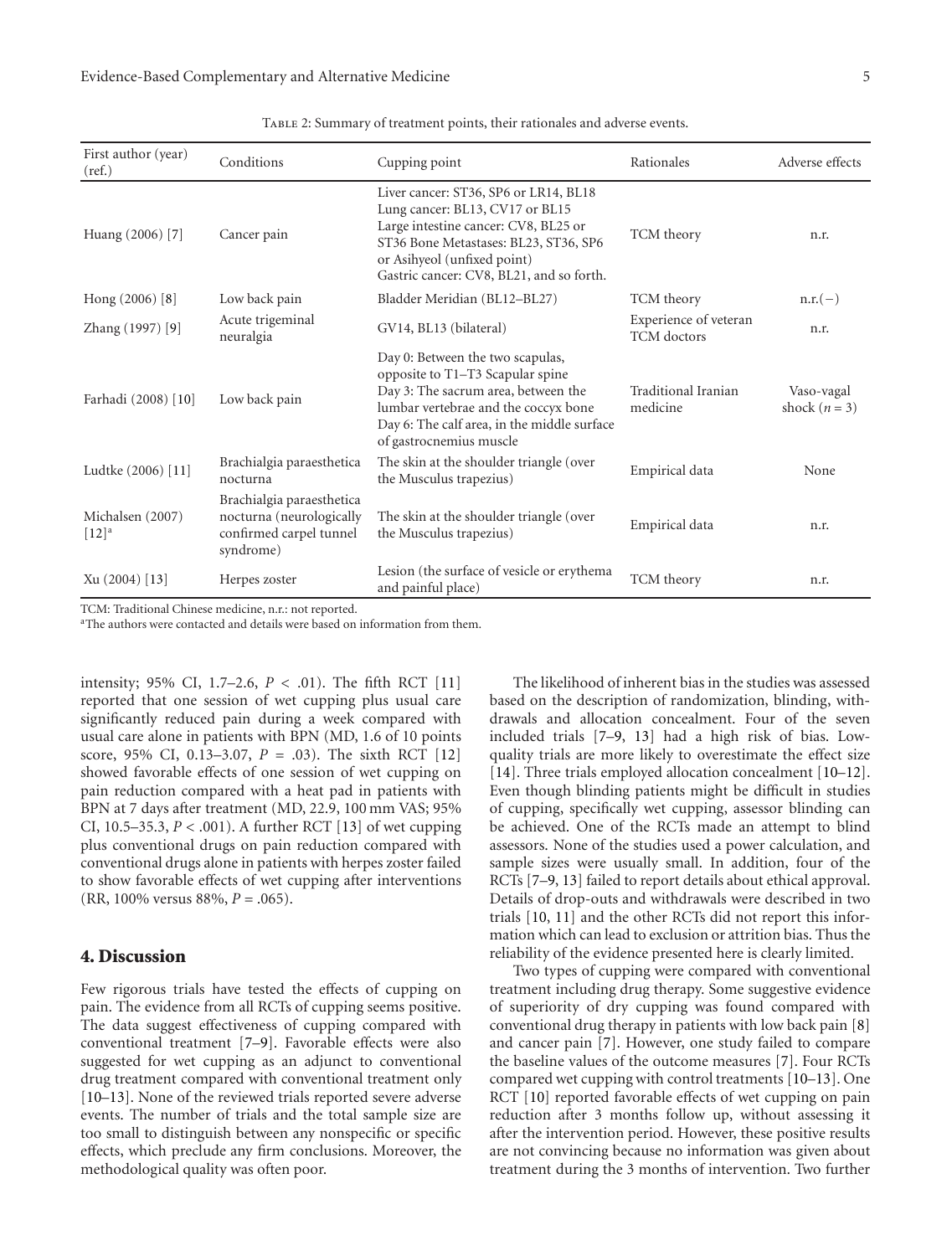

<span id="page-5-0"></span>FIGURE 1: Flowchart of trial selection process. RCT: randomized clinical trial; CCT: non-randomized controlled clinical trial; UCT: uncontrolled clinical trial.

RCTs [\[11,](#page-6-10) [12](#page-6-11)] tested the effects of wet cupping on BPN and showed it to be beneficial in the reduction of pain. Even though these RCTs showed significant differences at 7 days after a single session treatment, uncertainty about the effectiveness of single session cupping remains due to lack of follow-up measurements. One trial of wet cupping suggested positive effects of response rate [\[13](#page-6-7)], while re-analysis of this results with  $\chi^2$  test failed to do so (*P* = .067). Comparing wet cupping plus usual care (or heat pad) with usual care (or heat pad) [\[10](#page-6-8)[–13](#page-6-7)] generated favorable effects on at least one outcome measure. Due to their design  $(A + B)$  versus B) these RCTs are unable to demonstrate specific therapeutic effects [\[15\]](#page-6-14). It is conceivable that with such a design  $(A + B)$  versus B), the experimental treatment seems effective, even if it is, in fact, a pure placebo: the non-specific effects of A are likely to generate a positive result even in the absence of specific effects of A.

Reports of adverse events with cupping were scarce and those that were reported were mild. Adverse effects of cupping were reported in one [\[10\]](#page-6-8) of the reviewed RCTs. Three cases of fainting (vaso-vagal syncope) were reported with wet cupping.

Assuming that cupping was beneficial for the management of pain conditions, its mechanisms of action may be of interest. The postulated modes of actions include the interruption of blood circulation and congestion as well as stopping the inflammatory extravasations (escaping of bodily fluids such as blood) from the tissues [\[3,](#page-6-2) [4](#page-6-3)]. Others have postulated that cupping could affect the autonomic nervous system and help to reduce pain [\[3](#page-6-2), [4\]](#page-6-3). None of these theories are, however, currently established in a scientific sense.

Our review has a number of important limitations. Although strong efforts were made to retrieve all RCTs on the subject, we cannot be absolutely certain that we succeeded. Moreover, selective publishing and reporting are other major causes for bias, which have to be considered. It is conceivable that several negative RCTs remained unpublished and thus